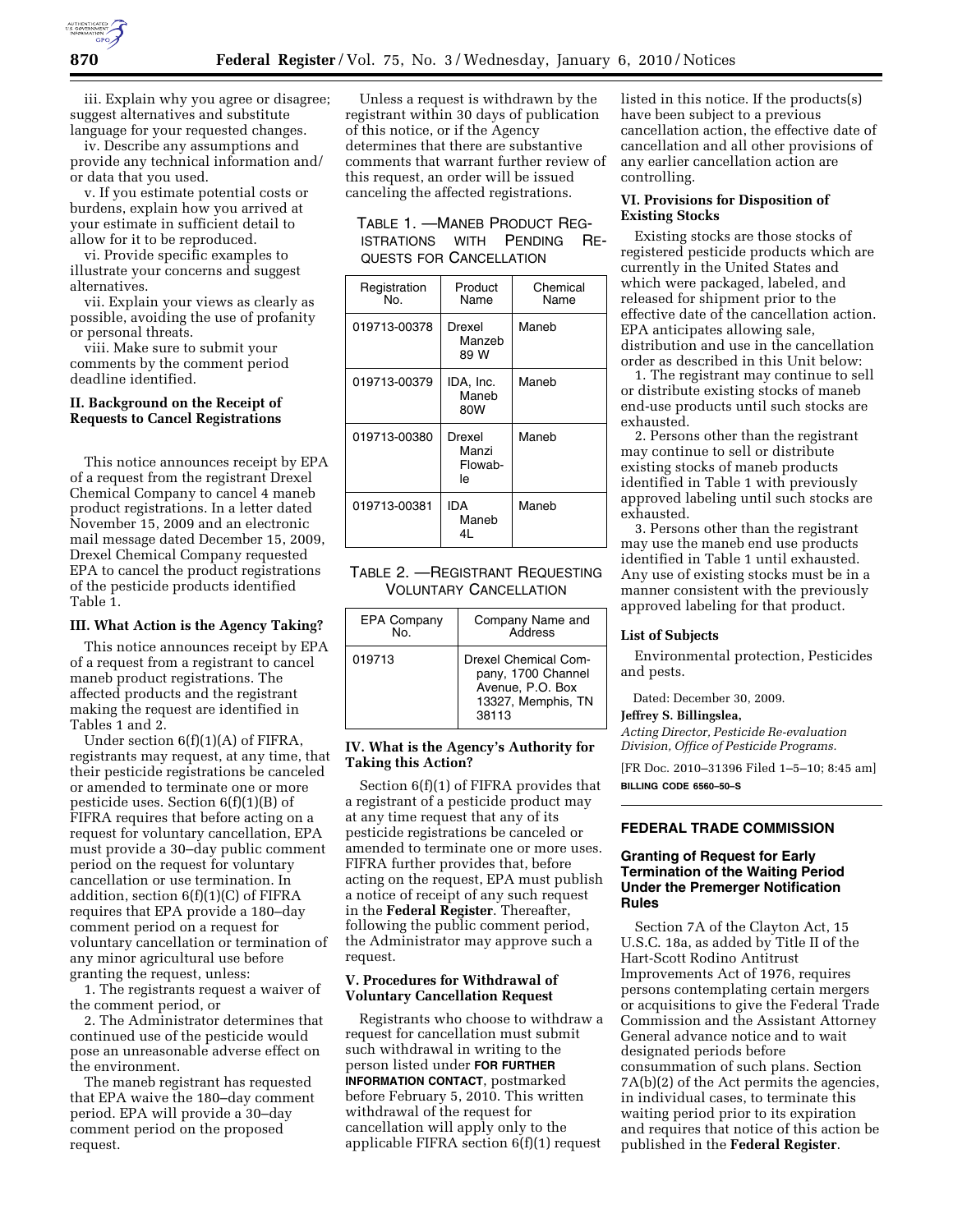The following transactions were granted early termination of the waiting period provided by law and the premerger notification rules. The grants

were made by the Federal Trade Commission and the Assistant Attorney General for the Antitrust Division of the Department of Justice. Neither agency

intends to take any action with respect to these proposed acquisitions during the applicable waiting period.

# TRANSACTION GRANTED EARLY TERMINATION

| ET date | Trans. No. | ET reg<br>status                                                                                                 | Party name                                                                                                                                                                                                                                                                                                                                                                                                                                         |
|---------|------------|------------------------------------------------------------------------------------------------------------------|----------------------------------------------------------------------------------------------------------------------------------------------------------------------------------------------------------------------------------------------------------------------------------------------------------------------------------------------------------------------------------------------------------------------------------------------------|
|         | 20100139   | G<br>G<br>G                                                                                                      | German Efromovich.<br>5K Holdings Limited.<br>5K Holdings Limited.                                                                                                                                                                                                                                                                                                                                                                                 |
|         | 20100140   | G<br>G<br>G                                                                                                      | Jose Efromovich.<br>SK Holdings Limited.<br>SK Holdings Limited.                                                                                                                                                                                                                                                                                                                                                                                   |
|         | 20100156   | G<br>G<br>G                                                                                                      | Welsh, Carson, Anderson & Stowe XI, L.P.<br>Spectrum Holding Company, Inc.<br>Spectrum Holding Company, Inc.                                                                                                                                                                                                                                                                                                                                       |
|         | 20100158   | G<br>G<br>G                                                                                                      | Superior Plus Corp.<br>CH Energy Group, Inc.<br>Griffith Energy Services, Inc.                                                                                                                                                                                                                                                                                                                                                                     |
|         | 20100168   | G<br>G<br>G                                                                                                      | Logitech International S.A.<br>LifeSize Communications, Inc.<br>LifeSize Communications, Inc.                                                                                                                                                                                                                                                                                                                                                      |
|         | 20100174   | G<br>G<br>G                                                                                                      | Warburg Pincus Equity Partners, L.P.<br>InterMune, Inc.<br>InterMune, Inc.                                                                                                                                                                                                                                                                                                                                                                         |
|         | 20100181   | G<br>G<br>G                                                                                                      | Inergy, L.P.<br>High Sierra Energy, LP.<br>Monroe Gas Storage Company, LLC.                                                                                                                                                                                                                                                                                                                                                                        |
|         | 20100186   | G<br>G<br>G                                                                                                      | Denbury Resources Inc.<br>Encore Acquisition Company.<br>Encore Acquisition Company.                                                                                                                                                                                                                                                                                                                                                               |
|         | 20090570   | G<br>G<br>G                                                                                                      | Watson Pharmaceuticals, Inc.<br>Quiver Trust.<br>Robin Hood Holdings Limited.                                                                                                                                                                                                                                                                                                                                                                      |
|         | 20100093   | G<br>G<br>G                                                                                                      | Roper Industries, Inc.<br>Verathon, Inc.<br>Verathon, Inc.                                                                                                                                                                                                                                                                                                                                                                                         |
|         | 20100138   | G<br>G<br>G                                                                                                      | Bristol-Myers Squibb Company.<br>Alder Biopharmaceuticals Inc.<br>AiderBio Holdings, LLC.                                                                                                                                                                                                                                                                                                                                                          |
|         | 20100149   | G<br>G<br>G                                                                                                      | JLL Partners Fund V, L.P.<br>KIMC Investments, Inc.<br>KIMC Investments, Inc.                                                                                                                                                                                                                                                                                                                                                                      |
|         | 20100153   | G<br>G<br>G                                                                                                      | Ares Corporation.<br>Allied Capital Corporation.<br>Allied Capital Corporation.                                                                                                                                                                                                                                                                                                                                                                    |
|         | 20100173   | G<br>G<br>G                                                                                                      | Brian Pratt.<br>James Construction Group, LLC.<br>James Construction Group, LLC.                                                                                                                                                                                                                                                                                                                                                                   |
|         | 20100180   | G<br>G<br>G<br>G<br>${\bf G}$<br>G<br>${\bf G}$<br>${\mathsf G}$<br>${\bf G}$<br>${\mathsf G}$<br>${\bf G}$<br>G | Mr. Li Tzar Kai, Richard.<br>AIG Credit Facility Trust.<br>Pine Bridge Investments Fund Management Ltd.<br>Pine Bridge Investments Schweiz GmbH.<br>AIG Investments Japan Co., Ltd.<br>AIG Japan Capital Investment Co., Ltd.<br>Pine Bridge Investments Canada Inc.<br>Pine Bridge Investments Asia Limited.<br>Pine Bridge Global Investments LLC.<br>Pine Bridge Capital Partners LLC.<br>Brazos Capital Management, L.P.<br>New Brazos GP LLC. |
|         | 20100185   | G<br>G<br>G<br>G                                                                                                 | Telapex, Inc.<br>Bryan A. Corr, Sr. and Tina N. Corr.<br>CWC License Holding, Inc.<br>Corr Wireless Communications, LLC.                                                                                                                                                                                                                                                                                                                           |
|         | 20100194 G |                                                                                                                  | Lightyear Fund II, L.P.                                                                                                                                                                                                                                                                                                                                                                                                                            |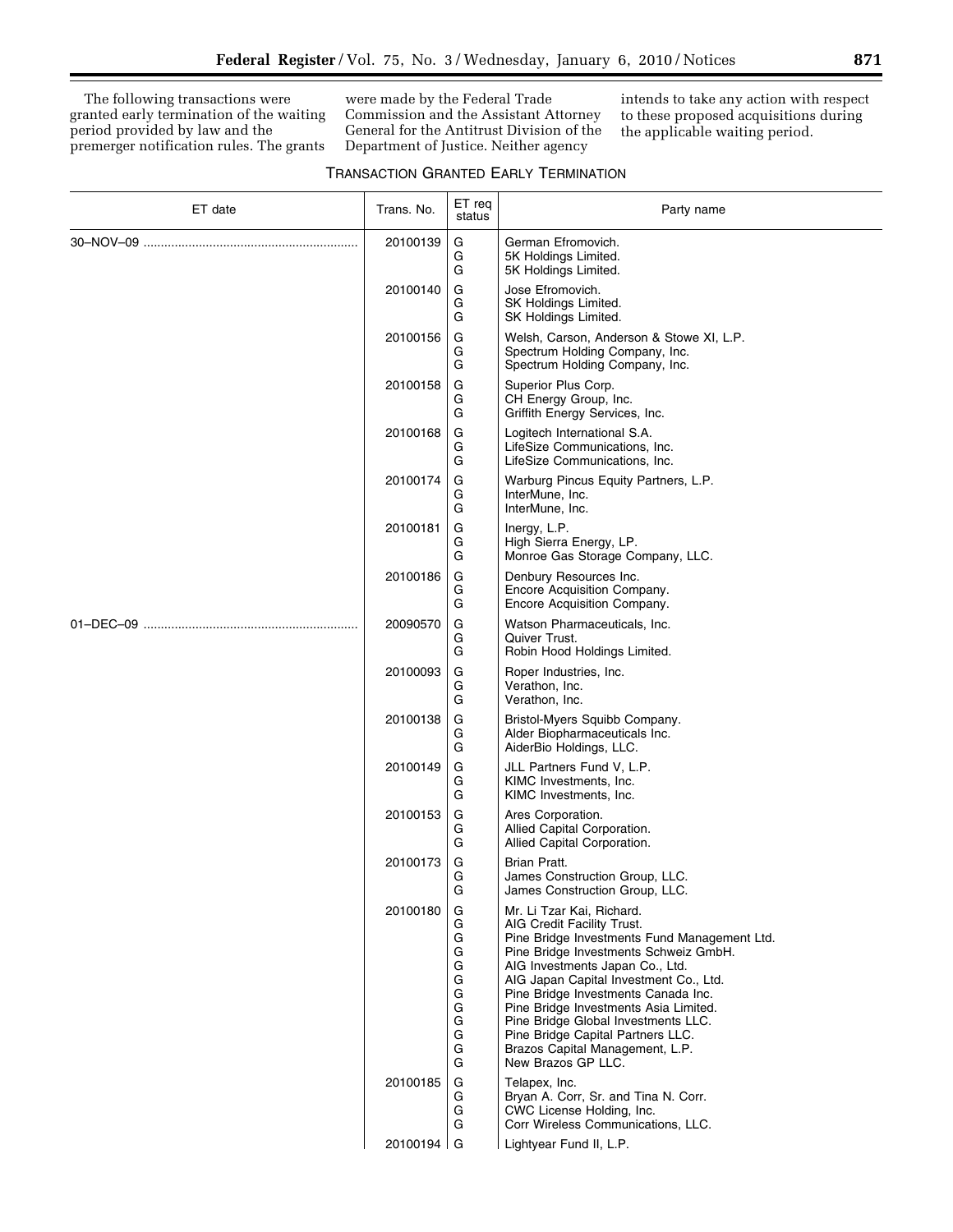| ET date | Trans. No. | ET req<br>status | Party name                                                                                                                                          |
|---------|------------|------------------|-----------------------------------------------------------------------------------------------------------------------------------------------------|
|         |            | G<br>G<br>G<br>G | ING Groep NV.<br>PrimeVest Financial Services, Inc.<br>ING Brokers Network, LLC.<br>FNI International. Inc.                                         |
|         | 20100178   | G<br>G<br>G      | Windstream Corporation.<br>NuVox, Inc.<br>NuVox, Inc.                                                                                               |
|         | 20100179   | G<br>G<br>G      | ALLETE, Inc.<br>Square Butte Electric Cooperative.<br>Square Butte Electric Cooperative.                                                            |
|         | 20100199   | G<br>G<br>G      | Rockwell Collins, Inc.<br>AR Group, Inc.<br>AR Group, Inc.                                                                                          |
|         | 20100200   | G<br>G<br>G      | Berkshire Hathaway Inc.<br>Burlington Northern Santa Fe Corporation.<br>Burlington Northern Santa Fe Corporation.                                   |
|         | 20100201   | G<br>G<br>G      | Clarus Lifesciences I, L.P.<br>Globus Medical, Inc.<br>Globus Medical, Inc.                                                                         |
|         | 20100205   | G<br>G<br>G      | Vista Equity Partners Fund III, L.P.<br>Intuit Inc.<br>Intuit Inc.                                                                                  |
|         | 20100211   | G<br>G<br>G      | Jacobs Engineering Group Inc.<br><b>TYBRIN Corporation.</b><br><b>TYBRIN Corporation.</b>                                                           |
|         | 20100222   | G<br>G<br>G      | SandRidge Energy, Inc.<br>Forest Oil Corporation.<br>Forest Oil Permian Corporation.                                                                |
|         | 20100191   | G<br>G<br>G      | <b>GDF SUEZ.</b><br>Astoria Project Partners LLC.<br>Astoria Project Partners LLC.                                                                  |
|         | 20100108   | G<br>G<br>G      | SPX Corporation.<br>Connell Limited Partnership.<br>Yuba Heat Transfer LLC.                                                                         |
|         | 20100113   | G<br>G<br>G      | Corinthian Colleges, Inc.<br>Heald Investment, LLC.<br>Heald Capital, LLC.                                                                          |
|         | 20100141   | G<br>G<br>G      | Sonova Holding AG Alfred E. Mann.<br>Advanced Bionics Corporation.<br>Advanced Bionics, LLC.                                                        |
|         | 20100204   | G<br>G<br>G      | Dover Corporation.<br>Mr. David C. Orlowski.<br>Isotech of Illinois, Inc.                                                                           |
|         | 20100142   | G<br>G<br>G      | Odyssey Investment Partners Fund IV AIV I, L.P.<br>ThyssenKrupp AG.<br>ThyssenKrupp Safway, LLC.                                                    |
|         | 20100176   | G<br>G<br>G      | Healthcare Technology Holdings, Inc.<br>IMS Health Incorporated.<br>IMS Health Incorporated.                                                        |
|         | 20100193   | G<br>G<br>G      | Abbott Laboratories.<br>PanGenetics 110 B.V.<br>PanGenetics 110 B.V.                                                                                |
|         | 20100120   | G<br>G<br>G      | Qiagen N.V.<br>SA Biosciences Corporation.<br>SA Biosciences Corporation.                                                                           |
|         | 20100152   | G<br>G<br>G<br>G | Emergency Medical Service Corporation.<br>Pinnacle Consultants Limited Partnership.<br>MSO Newco, LLC.<br>Pinnacle Consultants Mid-Atlantic, L.L.C. |
|         | 20100221   | G<br>G<br>G      | TransUnion Corporation.<br>Verl O. Purdy.<br>MedData Health LLC.                                                                                    |
|         | 20100129 G |                  | Birch Holdco, LP.                                                                                                                                   |

# TRANSACTION GRANTED EARLY TERMINATION—Continued